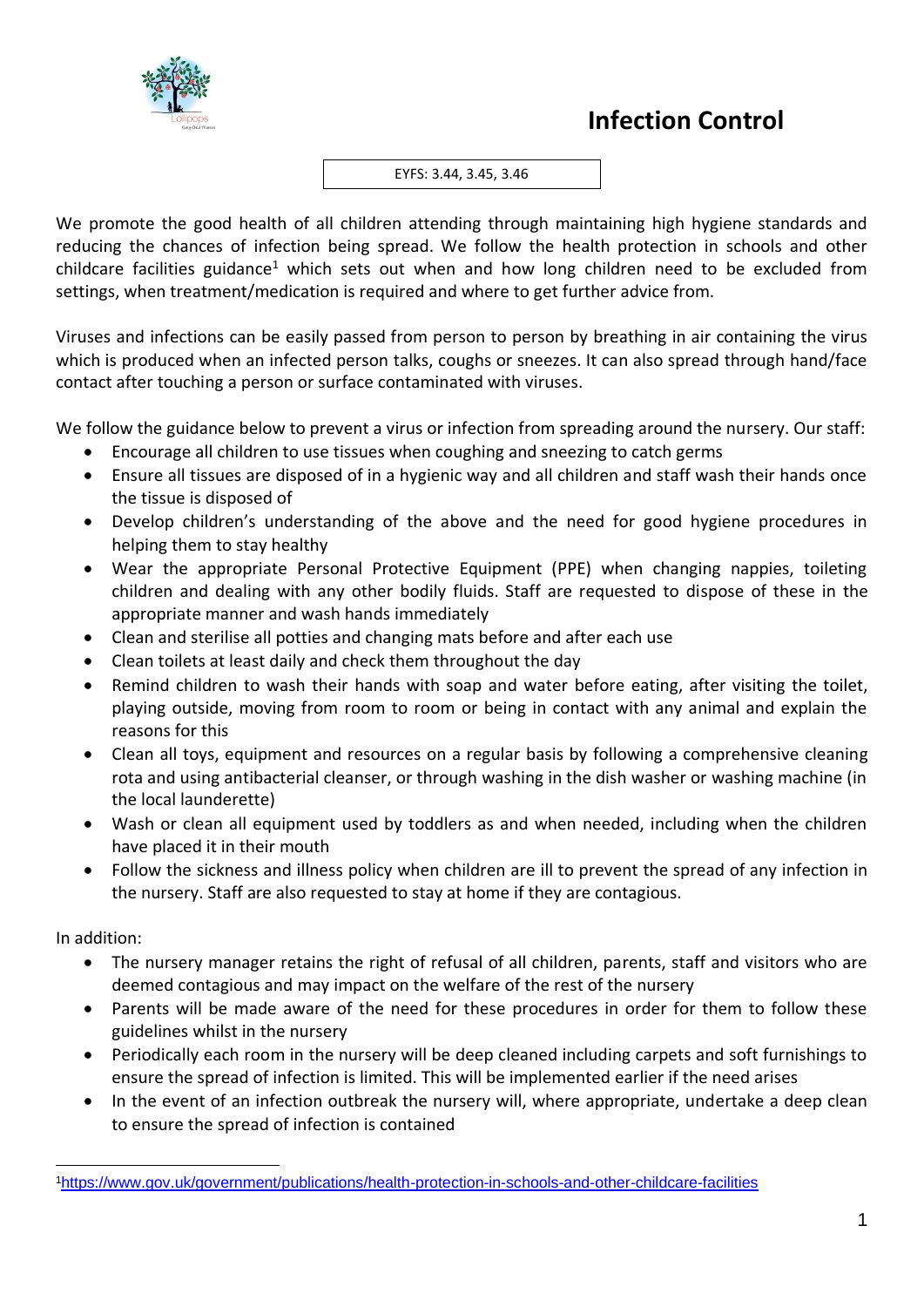

# **Infection Control**

- We will follow Government health guidance, as well as seeking legal advice and information from our insurers, on any national outbreak of a virus/ pandemic and keep parents informed of any course of action. Each specific circumstance will differ and to ensure we take the most appropriate action; we will treat each case on an individual basis
- In addition, where contagious outbreaks occur, we will adopt Government guidance for all visitors to minimise the risk of further spreading of the infection
- The nursery will ensure stocks of tissues, hand washing equipment, cleaning materials and sterilising fluid are maintained at all times. These will be increased during the winter months, or when flu and cold germs are circulating.

# **Covid 19 System of Control**

## **Current Situation**

On 21<sup>st</sup> February 2022 the Prime Minister set out the next phase of the Government's COVID-19 response. COVID-19 continues to be a virus that we learn to live with and the imperative to reduce disruption to children's education remains.

The priority is to deliver face-to-face, high-quality education and care to all children. The evidence is clear that being out of education causes significant harm to educational attainment, life chances, mental and physical health and presents safeguarding risks.

## **Responsibilities of Early Years Providers**

We are responsible for the following:

- Safeguarding- local agencies, services and settings should work together to actively look for signs of harm given the greater risk of harm that some children may have been exposed to through COVID -19
- Supporting children's learning, development and wellbeing- continue to follow the early years foundation stage (EYFS) statutory framework.
- Supporting vulnerable children.

## **Testing Positive**

If staff our children test positive then it is 5 days isolation and a negative test on day 6 before they can return back to in the setting.

## **Local Outbreaks**

We continue to have contingency plans outlining how we would operate if we needed to take extra measures in exceptional circumstances. Given the detrimental impact that restrictions on education can have on children, any measures will only ever be considered as a last resort, kept to the minimum number of children possible, and for the shortest amount of time possible.

## **Staff shortages due to sickness or self-isolation**

We as a setting will work with our local authority to identify how appropriate provision can be put in place while keeping staffing arrangements as consistent.

## **Control measures**

We will:

- Ensure good hygiene for everyone.
- Maintain appropriate cleaning regimes.
- Keep occupied spaces well ventilated.
- Follow public health advice on testing, self-isolation and managing confirmed cases of COVID-19.